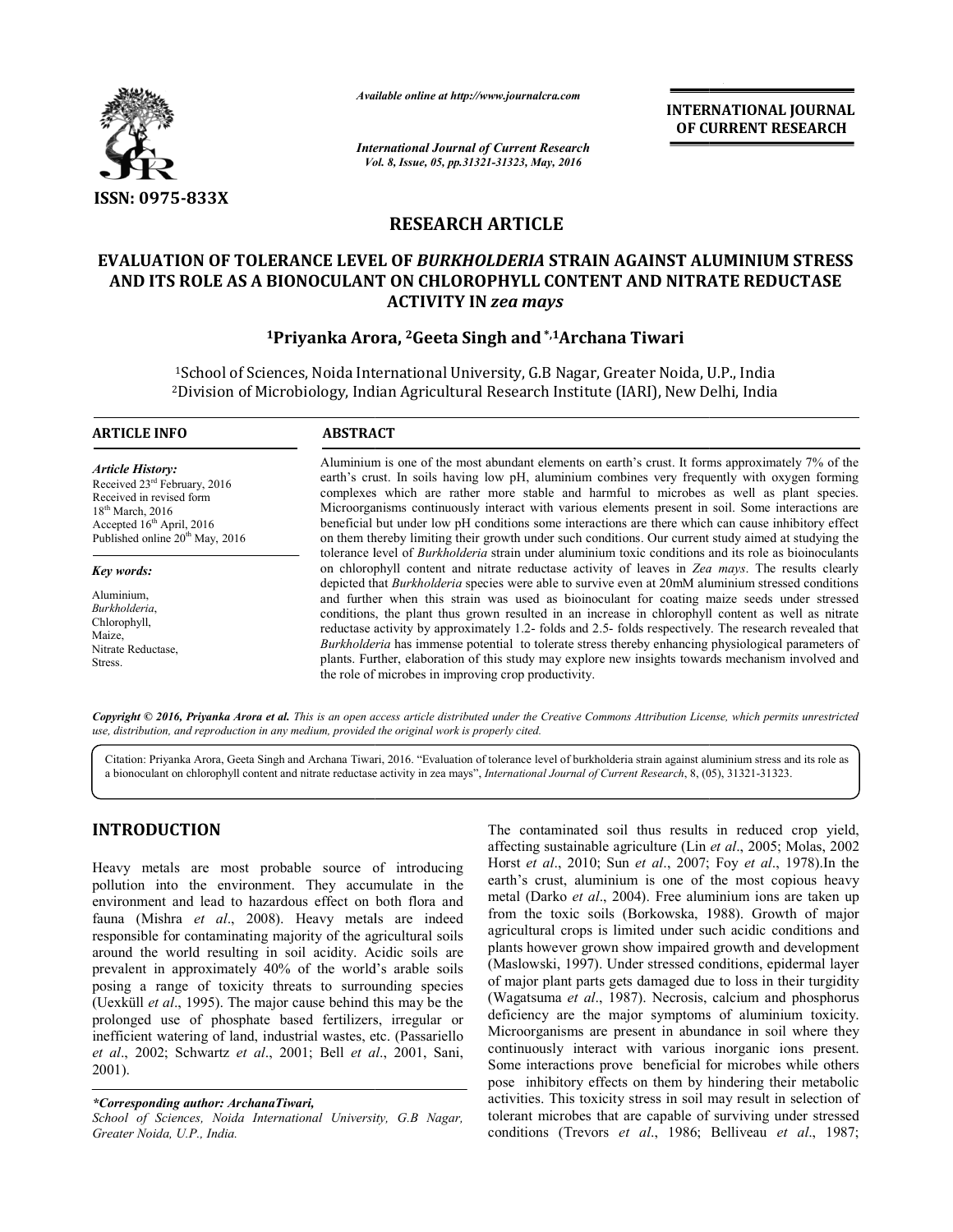Trevors, 1987; Silver and Walderhaugh, 1992; Slawson *et al*., 1992). These microbes can be utilized as bioinoculants thereby enhancing the physiological activities of plants by suppressing the effect of aluminium toxicity. The current study was aimed at estimating bacterial growth against aluminium tolerance and role of these inoculants in improving physiological traits of maize plants especially chlorophyll content and nitrate reductase activity.

### **MATERIALS AND METHODS**

#### **Microorganisms and their culture**

*Burkholderia* isolates were evaluated for their tolerance to 20mM aluminium stressed conditions. Screening was carried out on nutrient broth fortified with 0mM and 20mM aluminium concentration. The prepared supplemented medium was dispensed in tubes. The experiment was carried out in triplicates. The *Burkholderia* strain was then inoculated aseptically in the medium in laminar air flow. The inoculated media was incubated on rotatory shaker at 37°C for 24-48h. Optical density was then measured at 600nm to estimate the tolerance of *Burkholderia* strain to 20mM aluminium concentration.

#### **Total chlorophyll content**

The seeds of *Zea mays* were inoculated with *Burkholderia* strain and grown in aluminium stressed conditions. Total chlorophyll content was then estimated for such plant grown in stress. The estimation of chlorophyll content was carried out as per Arnon method (1949). The leaf samples (0.5g) from all the treatments (control without  $AICI<sub>3</sub>$  control with  $AICI<sub>3</sub>$  and inoculated plant in  $AICI_3$  condition) were crushed with  $80\%$ chilled acetone (20ml) in mortar and pestle individually. The extract is then filtered with whatman filter paper no. 1. Absorbance was recorded at 645 and 663nm after making the final volume to 100ml with 80% acetone.

#### **Nitrate reductase activity assay**

Nitrate reductase activity was determined by the method described by Klepper *et al*. (1971) with few modifications. Incubation solution containing  $0.1 \text{ mmol.} \text{L}^{-1}$  potassium phosphate buffer pH 7.5, 0.05 mol.L<sup>-1</sup> KNO3 and 1% v/v isopropanol was prepared. Leaf discs with 5mm diameter weighing approximately 100mg were vacuum infiltrated in 2ml of this incubation solution for 1hr at 30°C in the dark. For nitrate reductase activity estimation, 1 mL each of 1% sulfanilamide in 1 mM  $L^{-1}$  HCl and 0.02% naphthyl ethylenediamine dihydrochloride (NEDD) were added. The test tubes were vortexed and absorbance was recorded at 540 nm with a Double beam UV-VIS spectrophotometer (UV5704SS).

#### **RESULTS AND DISCUSSION**

*Burkholderia* strain was evaluated for its tolerance to 20mM aluminium stress and it showed positive results and moreover the growth was better in aluminium supplemented media. The results clearly depicted that acidic medium is favorable for

*Burkholderia* strain (Table 1). According to previous studies bacterial isolates have been found to show their growth promoting potential. Earlier growth promoting potential of bacterial isolates has been reported at 2071µM and 3106µM aluminium concentration respectively (Parmeela, 2002). The capacity of *Burkholderia* isolates to survive under aluminium stressed condition can be utilized in enhancing physiological parameters of various important crop species. Many of the plant species growth get hampered due to aluminium toxicity as aluminium in the form of phosphate gets precipitated in the roots (Barlett & Reigo, 1972) and inhibits cell division in roots and shoots by binding to nuclear DNA. Also, energy metabolism is severely affected under stressed condition (Bennet& Breen, 1993). As expected the unstressed plants showed highest level of chlorophyll content but a decrease of approximately 1.2- folds was found in stressed conditions. Similarly nitrate reductase activity was also decreased by 1.6- folds in toxic conditions. However when *Burkholderia* was applied as inoculants to maize seeds, the chlorophyll content and nitrate reductase activity showed increase of 1.2 folds and 2.5- folds respectively (Fig. 1 and 2).

**Table 1. Growth of** *Burkholderia* **strain in 20mM aluminium stress**



**Fig. 1. Influence of** *Burkholderia* **inoculum on chlorophyll content of maize leaves from plants grown under aluminium toxic conditions**



**Fig. 2. Influence of** *Burkholderia* **inoculum on nitrate reductaseacivity of maize leaves from plants grown under aluminium toxic conditions**